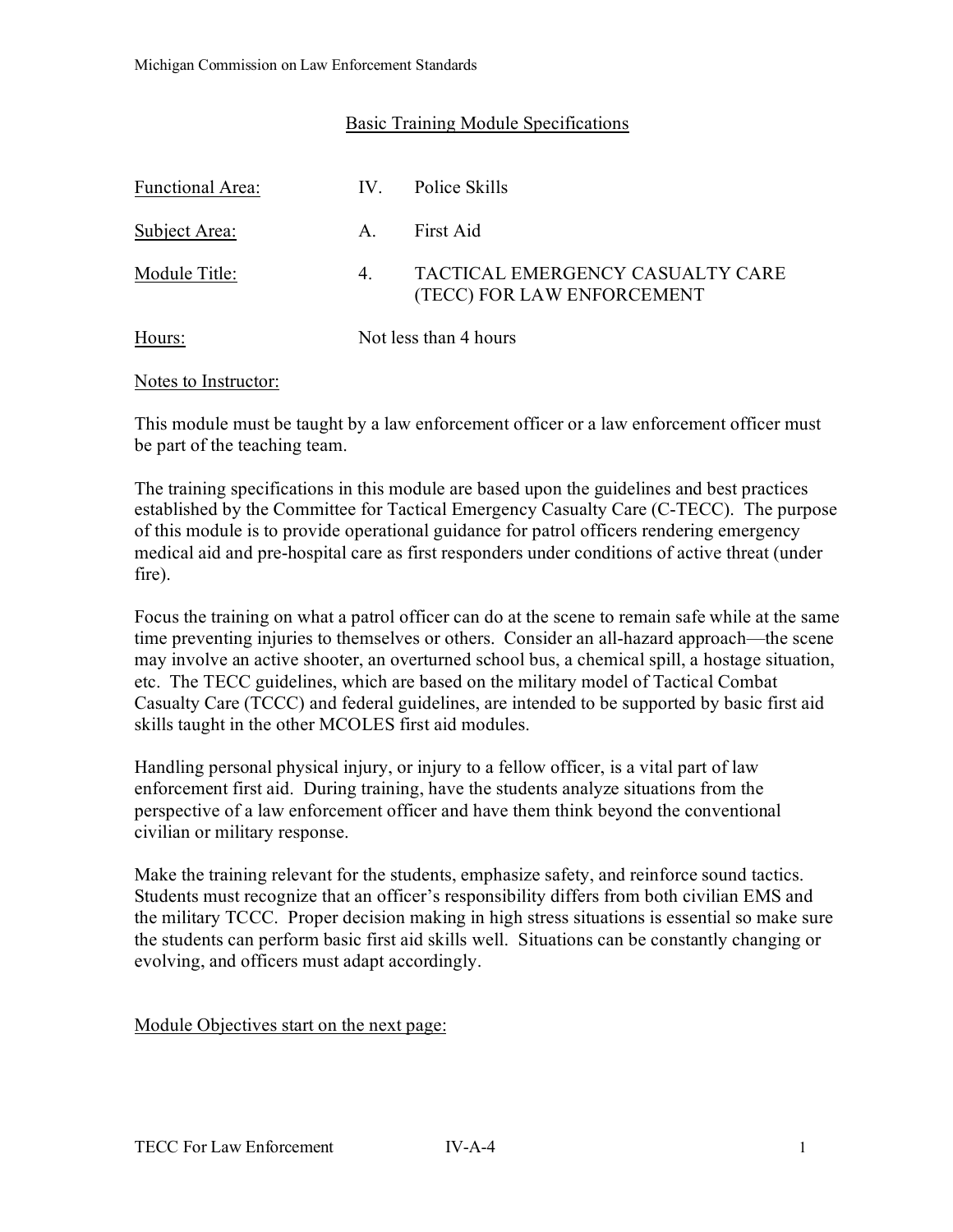- IV.A.4.1. Demonstrate an Understanding of the Principles of Tactical Emergency Casualty Care.
	- a. Identifies the three stages of care during the patrol officer's response to critical incidents as:
		- (1) *direct threat* care (tactical care under fire), which may:
			- (a) prevent the responding officer from providing prompt treatment;
			- (b) place the responding officer at risk for self-injury;
			- (c) require the use of officer safety techniques and tactics; and
			- (d) require a downed officer to return fire, if responsive and able to do so.
		- (2) *indirect threat* care (tactical field care not under fire) in which injuries can be stabilized and further injuries prevented by:
			- (a) stopping massive bleeding;
			- (b) managing the airway;
			- (c) providing the requisite care (chest injuries, e.g.); and
		- (3) *casualty evacuation* care, which includes:
			- (a) getting a downed officer, casualty, or self to safety;
			- (b) rational decision making under stressful conditions; and
			- (c) continuous patient assessment and stabilization of injuries.
	- b. Distinguishes life threatening injuries from non-life-threatening injuries, as:
		- (1) critical (massive blood loss, not breathing, serious chest injury, e.g.); or
		- (2) non-critical, where the victim can survive for some time.
	- c. Recognizes the concept of self-aid/buddy-aid during critical incidents, by: (1) evaluating the severity of self-injuries;
		- (2) safely determining the severity of injuries of others; and
		- (3) adopting a "survivor's" frame of mind, or perspective, throughout the incident.
	- d. Continues to monitor victim for changes in condition, including:
		- (1) shock;
		- (2) increased blood loss;
		- (3) chest injuries; and
		- (4) mental alertness.
	- e. Communicates EMS and medical personnel upon their arrival.

#### Notes to Instructor:

TECC is essentially an overall operational approach to casualty management during high threat situations. For example, officers may respond to a hostage incident, be the first on the scene of an active shooter at a local school, respond to an officer involved shooting, or respond to a terrorism related incident. High stress situations are dynamic, and fluid and officers must adapt their safety strategies depending on the circumstances of each incident.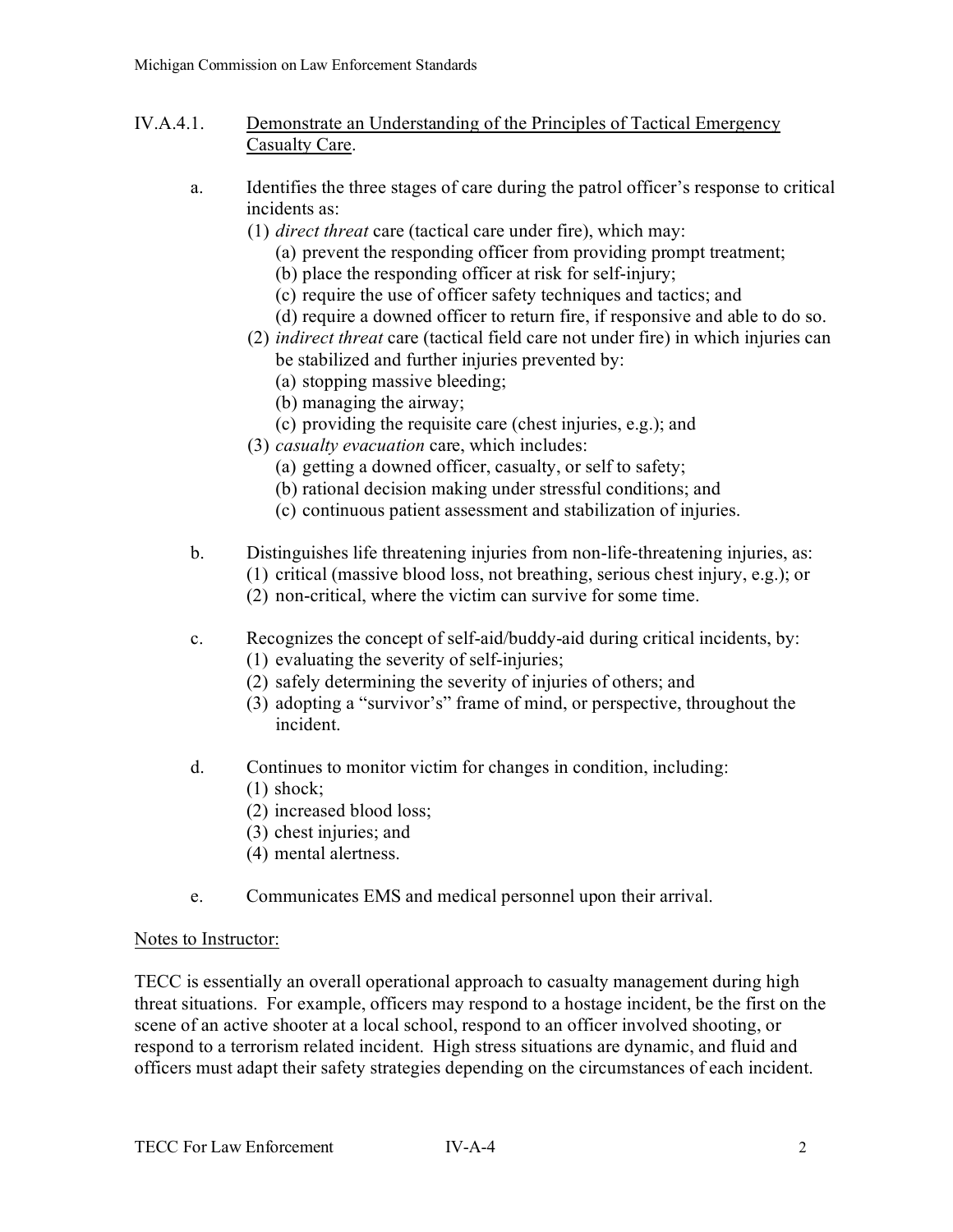## Notes to Instructor (continued):

The TECC guidelines are based on the military model of Tactical Combat Casualty Care (TCCC), which is an operational approach to casualty management in combat settings. TCCC originated from research conducted by military strategists in the early 1990s. They studied the causes of death in combat and created TCCC as a way to reduce deaths on the battlefield. Although there are similarities between military care in combat and law enforcement care under fire, the guidelines were eventually modified for civilian policing by the TECC Committee. The guidelines emphasize what officers should do when providing direct threat care, indirect threat care, and casualty evacuation care.

Consider the Colorado movie theater shooting in 2012. It produced an incident that combined a law enforcement response with a major medical emergency. Unlike military combat, law enforcement officers needed to respond with appropriate legal authority, with victims of various ages and underlying health, and to wounds unique to the civilian setting. Debriefing such an event during training can generate a discussion of law enforcement issues as they relate to officer safety, tactics, self-aid/buddy-aid, and public service in general.

When working the street, an officer's decision making in high-threat environments is based on a) experience, b) preparation and rehearsal, c) training, d) sound tactics, and e) mindset. Basic recruits have not reached the level of an experienced officer, of course, but provide them with the basic concepts and principles of TECC. Put them in the right frame of mind prior to working the street.

## IV.A.4.2. Perform Direct Threat Care.

- a. Returns fire or attempts to neutralize the threat to minimize casualties.
- b. Evaluates the scene upon arrival by considering the importance of:
	- (1) the overall safety of self and others;
	- (2) cover and concealment;
	- (3) tactical movement and approach;
	- (4) communication (others, back-up, casualties, dispatch, etc.);
	- (5) preventing further injuries and public harm; and
	- (6) overall situational awareness.
- c. Safely identifies the situation as "critical" or "not critical" for self-aid/ buddy-aid by communicating at a distance with the downed officer or casualty.
- d. When a downed officer is at the scene, directs the casualty to:
	- (1) remain engaged with the threat, if able;
	- (2) move to a safer position, if possible; and
	- (3) provide self-care, if needed and able.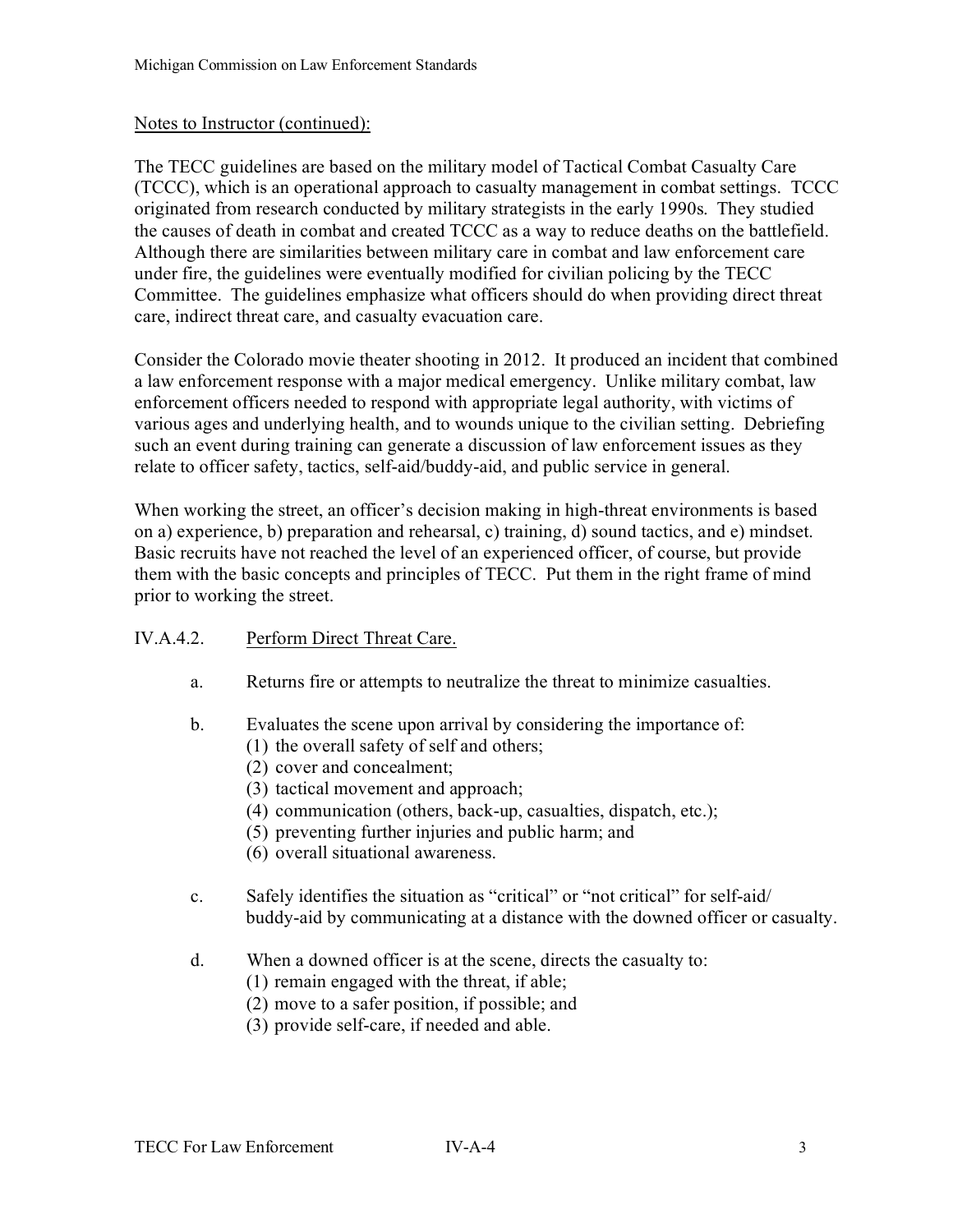# IV.A.4.2. Perform Direct Threat Care (continued).

- e. Recognizes the substantial risks for aid under fire for downed officers, or other victims, by considering the ever-changing nature of the scene and the:
	- (1) decision to enter the direct threat environment (the area under fire or threat of fire);
	- (2) moving the victim as a point of potential threat;
	- (3) limitations in providing care while under fire;
	- (4) decision to move the downed officer or victim to safety; and
	- (5) importance of *not* becoming an additional victim.

### Notes to Instructor:

This objective emphasizes the unique nature of pre-hospital care under fire, threat of fire, or other hostile situations patrol officers may encounter. Officers often work alone, without immediate back-up, and sometimes must make critical decisions under life threatening conditions, for themselves and others. These types of situations are rare, but officers must be prepared.

The assessment of injuries is critical but can be initiated without being physically close to the downed officer or victim. And, by engaging in conversation, the responding officer can begin evaluating the victim's mental state, which may require a downed officer to be disarmed.

Focus on the risks for aid under fire and the decision to enter a "hot zone." Talk with the students about how to go about making such crucial decisions. Often there will be no time to think analytically and so their decisions will be based on intuition and impulse, driven by their underlying beliefs. Rehearsal and preparation through reality-based scenarios will help the decision-making process.

## IV.A.4.3. Perform Indirect Threat Care.

- a. Confirms the incident is no longer under fire or immediate threat of fire and is stable enough to enter the environment.
- b. Stabilizes and monitors the casualty while maintaining a tactical advantage.
- c. Identifies that immediate indirect threat care includes managing and stabilizing injuries by evaluating the following:
	- (1) massive bleeding;
	- (2) airway or airway obstruction;
	- (3) respirations;
	- (4) circulation;
	- (5) hypothermia; and
	- (6) altered mental state.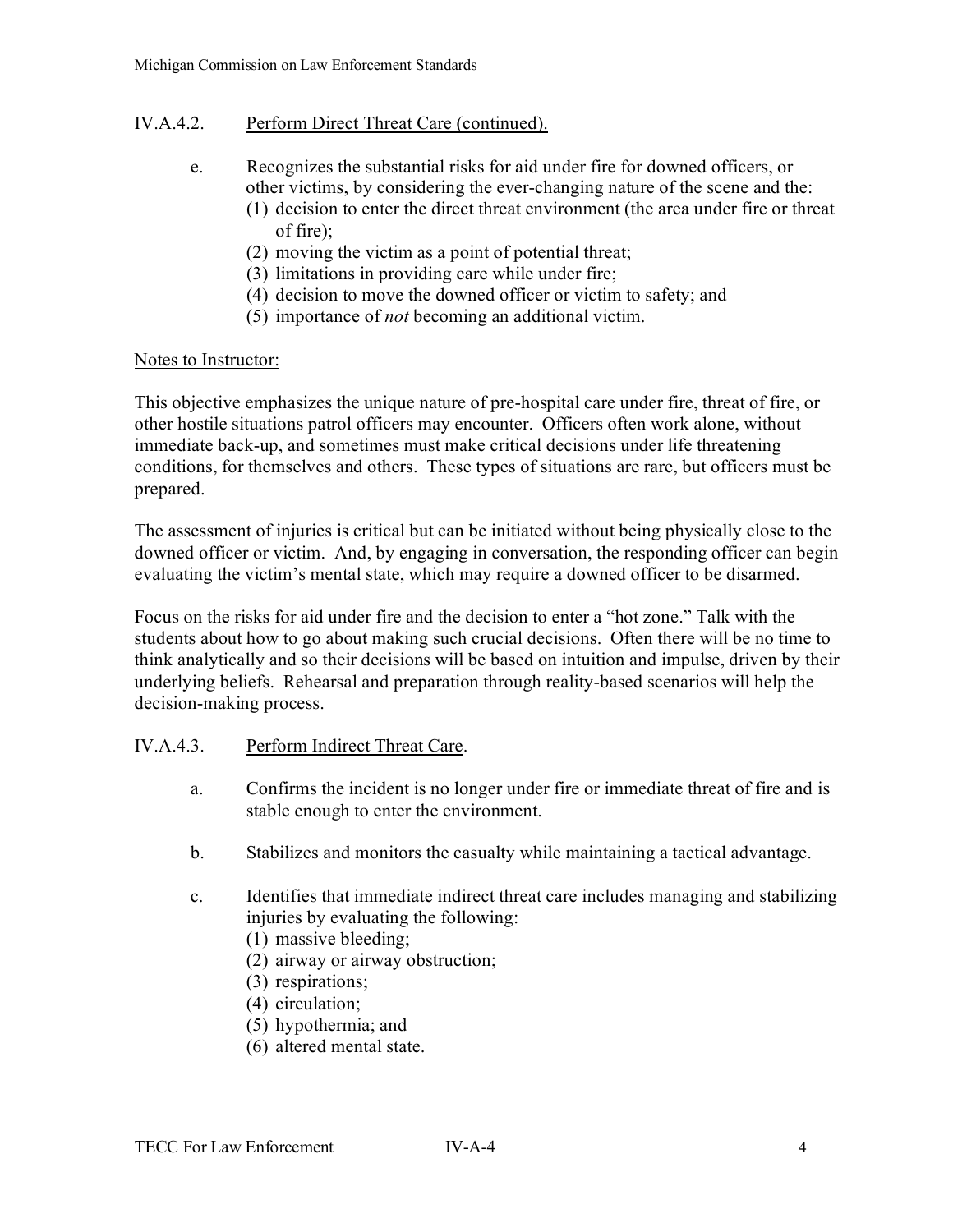# IV.A.4.3. Perform Indirect Threat Care (continued).

- d. Recognizes chest cavity trauma by monitoring and providing care for: (1) pneumothorax (air in chest cavity);
	- (2) open pneumothorax from gunshot, stab wound, etc.; and
	- (3) tension pneumothorax (collapsed lung).
- e. Properly applies tourniquet (self or buddy) by determining:
	- (1) if a tourniquet should be used;
	- (2) where it should be placed (above the edge of the wound, e.g.);
	- (3) how it should be secured; and
	- (4) preventing further injury.

### Notes to Instructor:

The intent of this objective is to reinforce skills learned in the other first aid modules, but within the context of a hostile environment. Such training supports the management of injuries while performing tactical field care. Refer the students to the objectives in the first aid module that are relevant to this objective, including care for bleeding, airway management, and chest wounds.

The students should be introduced to the application of a tourniquet (CAT, e.g.), but recognize that not all agencies provide tourniquets to their officers and some may prohibit their use.

#### IV.A.4.4. Move Casualties.

- a. Assesses the situation and maintains life-saving interventions.
- b. Implements a safe and rapid evacuation plan, based on distance, number of rescuers, and type of incident, which requires the officer to:
	- (1) act quickly and decisively, yet safely, to avoid further injury;
	- (2) move self or downed officer out of danger;
	- (3) adapt to the limitations of one-person rescue;
	- (4) recognize that proper equipment may not be available; and
	- (5) determine a proper carry technique (drag, drag-carry, high shoulder assist, two-officer carry, etc.).
- c. Determines whether to transport victim or wait for EMS.
- d. Communicates with additional units or EMS upon their arrival.